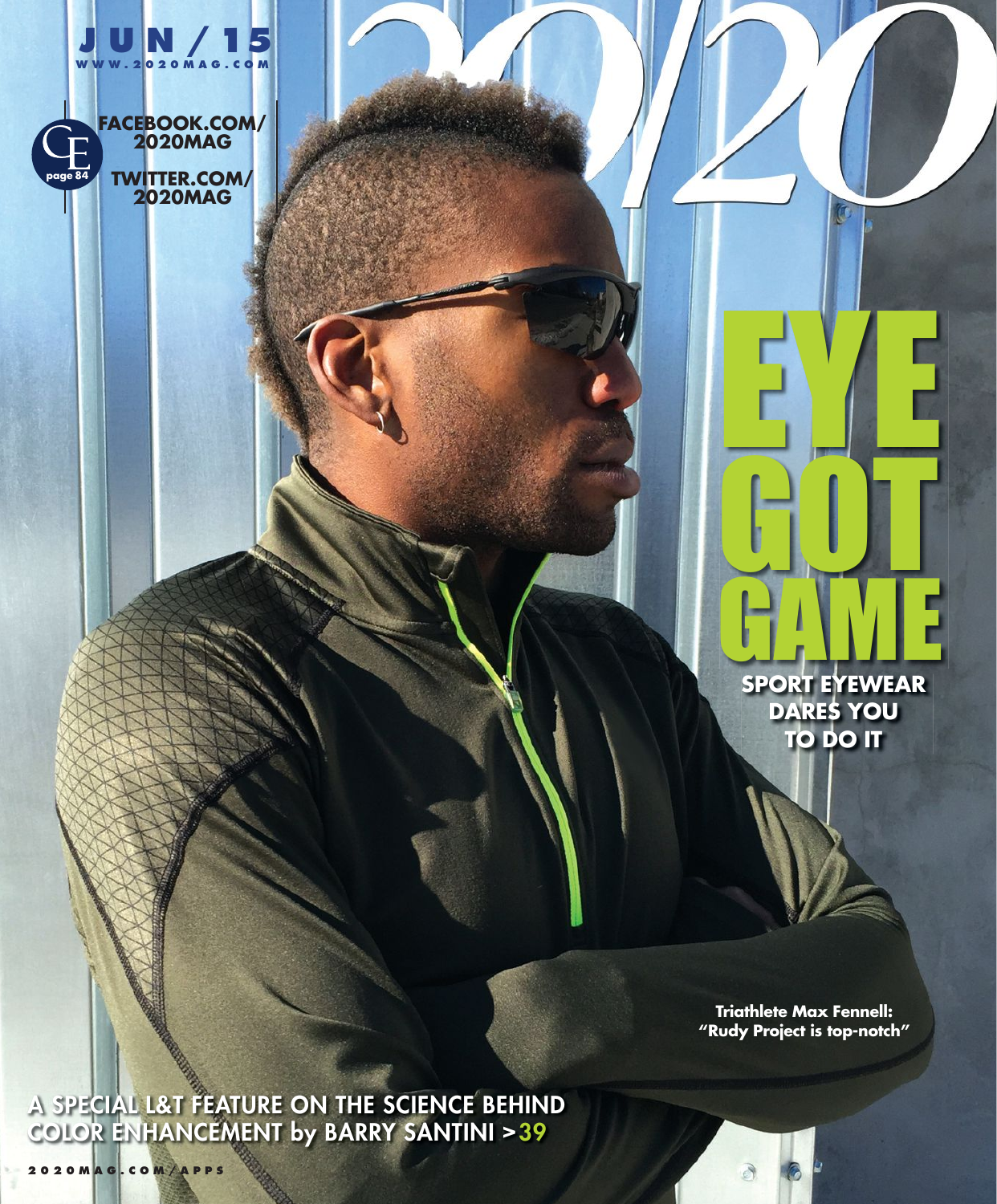

#### **TRANSITIONS PARTNERS WITH NATIONAL GEOGRAPHIC**

**After debuting its "See Life Through a New Lens" public relations and social media campaign earlier this year, Transitions Optical has formed a partnership with National Geographic. The program, which utilizes photography to emphasize their theme of seeing the world how it is meant to be seen, also encompasses the overall goal of the campaign by making eyeglass wearers aware of how fashionable, functional and innovative Transitions lenses are.**

**The program kicked off with the launch of a video on nationalgeographic.com featuring** *National Geographic Traveler* **magazine's director of photography, Dan Westergren. In the video, Westergren shares his photography tips on capturing great images and working in various light situations while on a recent trip to Austin, Texas, where he photographed the city and its people.** 

**"The partnership with National Geographic will allow Transitions Optical to reach a highly sought-after segment, making them aware that Transitions adaptive lenses are the original wearable technology and encouraging them to see the world the way it's meant to be seen," says Patience Cook, director, North America marketing, Transitions Optical.** 

**Custom print ads featuring Westergren and National Geographic photographer Nevada Wier that display striking images and the stories behind how the photos were taken will run in** *National Geographic* **and** *National Geographic Traveler.*

**Additionally, from July through August, National Geographic will host a custom Instagram photo contest with a specific hashtag were entrants can submit their own images through Instagram. In September, the winner will be awarded an allexpense-paid National Geographic Expeditions trip to Alaska.** 

**"Eyeglass wearers who have Transitions lenses are amazed by the technology and performance. That's why 9 out of 10 people who try Transitions lenses love them," Cook adds. "The National Geographic partnership will allow Transitions Optical to connect to countless new customers. Once this happens, we know we will open their eyes to what it truly means to 'See Life Through a New Lens.'"** *—Andrew Karp*



u**Converse Eyewear Sponsors Mentor Event with World Pro Skiing Foundation…** In collaboration with the World Pro Skiing Foundation, **Converse Eyewear** and **Rem Eyewear** sponsored a mentoring event for young ski racers in Sun Valley, Idaho. The event seeks to create inspiration that leads young athletes to think forward to life after competition.

▶ Maui Jim Adds **Runner Meb Keflezighi to Ambassador Team…** As the only athlete in history to win the New York City Marathon, Boston Marathon and an Olympic medal, elite long-distance runner Meb Keflezighi has joined **Maui Jim**'s team of sport ambassadors.

u**Wiley X Supports National Youth Sports Safety Month… Wiley X Eyewear** supports National Youth Sports Safety Month, an annual educational and outreach effort to protect young athletes against sports-related injuries.

▶ Allure Eyewear **Announces Extended Partnership with Oscar de la Renta LLC… Allure Eyewear** has announced an extended partnership with

Oscar de la Renta LLC to collaborate with parent company **Marchon Eyewear** for the development, distribution and sales of the **Oscar de la Renta** optical and sun collections.

► Kirk & Kirk Announces **Collaboration with Eye Like… Kirk & Kirk** has announced its collaboration with Eye Like, featuring a collection produced in France and designed to sit alongside the creative independent designers that Eye Like supports.

▶**WestGroupe Joins Industry-Wide Think About Your Eyes Initiative… WestGroupe** is the latest industry partner to support Think About Your Eyes, a national public awareness campaign designed to educate consumers on the benefits of vision health.

u**Costa And Singer Kenny Chesney Continue Partnership with New Limited Edition Sunglass Line…** Country singer Kenny Chesney teams up with **Costa** to create another series of limited

edition sunglasses to benefit the Coastal Conservation Association (CCA), a nonprofit organization dedicated to habitat creation and restoration.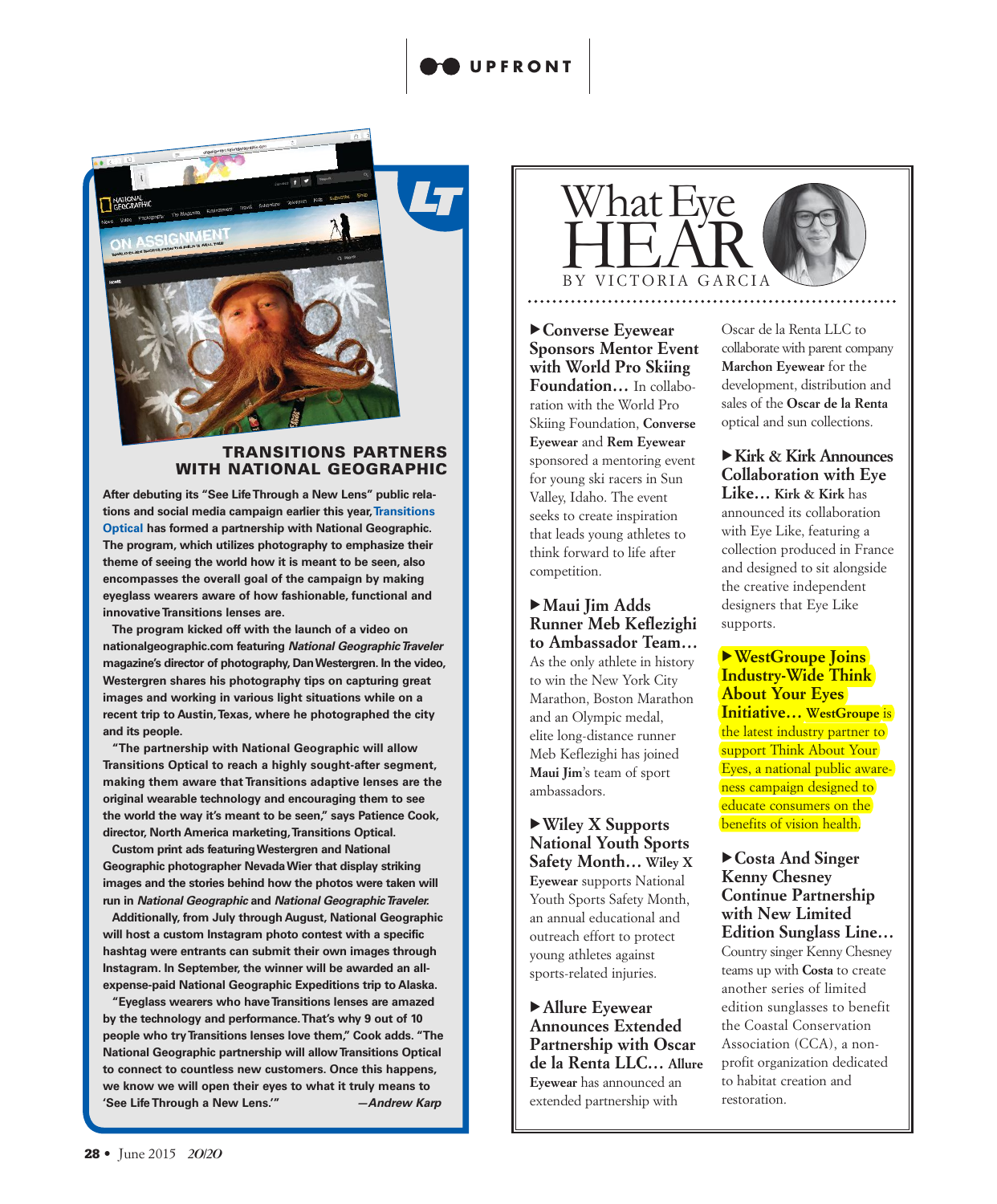

# ALL ABOUT ATTITUDE WESTGROUPE: Reintroducing FYSH UK

estGroupe presents its FYSH UK collection consisting of a vibrant<br>array of fashionable frame styles aimed toward adventurous<br>women looking for a stylish way to express their personalities<br>through their events I higue templ array of fashionable frame styles aimed toward adventurous women looking for a stylish way to express their personalities through their eyewear. Unique temple designs inspired by the latest fashion trends infuse the frames with an extra jolt of character. Crafted from stainless steel and handmade acetate, frames carry subtle branding details along the temple tips and nosepads. Color combinations are custom-developed specifically for FYSH UK. To achieve dramatic dimension in the frame design, the most up-todate technologies are employed, including laser etching, HD digital printing, fabric inlays and acid drop etching. In addition, deeper B measurements can accommodate progressive lenses. *—Patrisha Holly Zabrycki*

**PHILOSOPHY:** "FYSH UK is all about fashion for your face," says Beverly Suliteanu, VP product development at WestGroupe. "The collection is designed for the woman who embraces her own spirit and who is dedicated to making every moment count. Women who love life, love fashion and love expressing their personal style through their eyewear."

**MARKETING:** Merchandising materials include coffee table brand books, countercards, double-sided banners, mirrors, single and four-place display stands and an acrylic logo plaque.

#### **PRICE POINT:** \$\$\$

**CONTACT:** For additional information, contact WestGroupe,